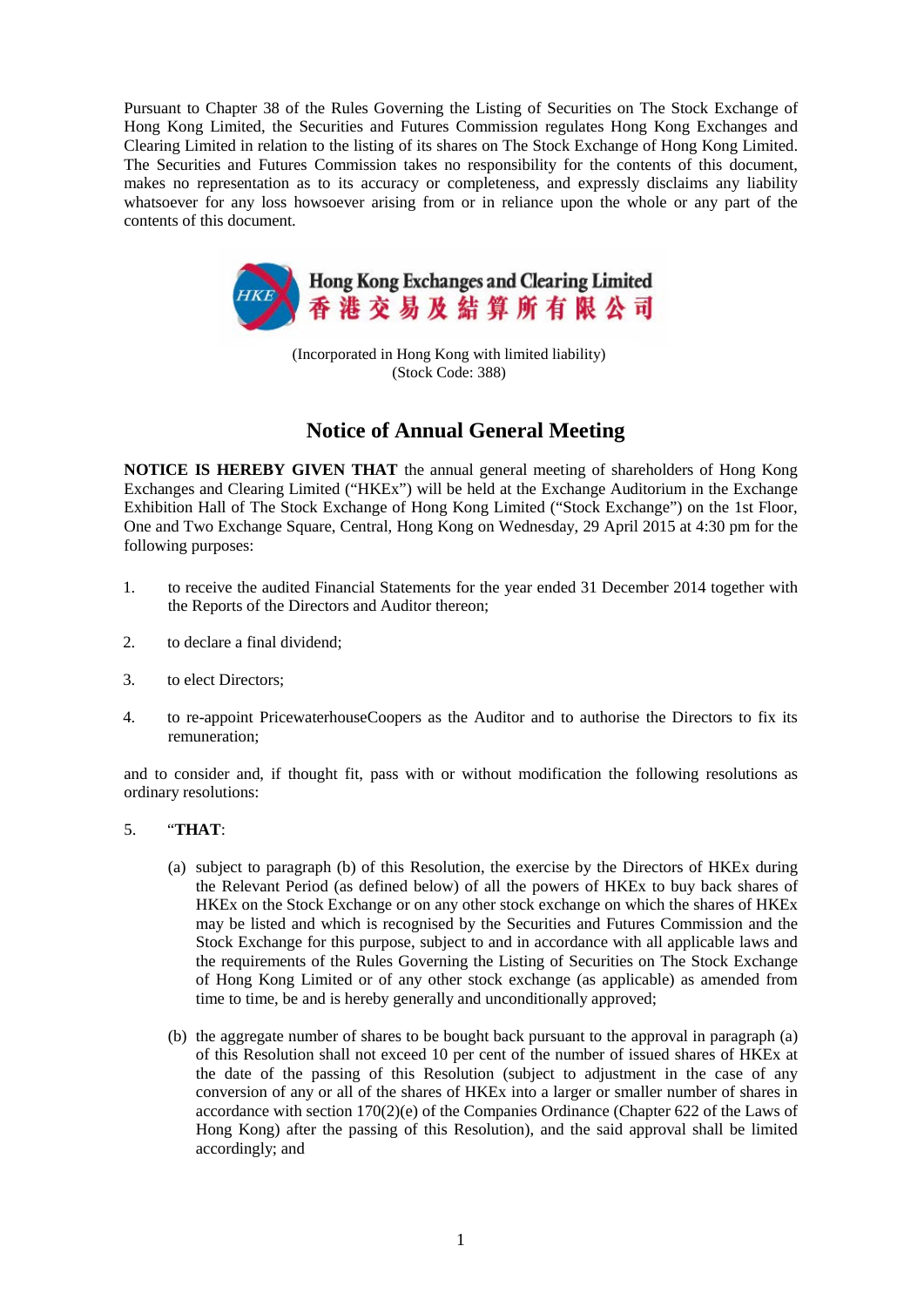(c) for the purposes of this Resolution:

"Relevant Period" means the period from the passing of this Resolution until the earlier of:

- (i) the conclusion of the next annual general meeting of HKEx;
- (ii) the expiry of the period within which the next annual general meeting of HKEx is required by law to be held; and
- (iii) the passing of an ordinary resolution by shareholders of HKEx in general meeting revoking or varying the authority given to the Directors of HKEx by this Resolution."

## 6. "**THAT**:

- (a) subject to paragraphs (b) and (c) of this Resolution, the exercise by the Directors of HKEx during the Relevant Period (as defined below) of all the powers of HKEx to allot, issue and deal with additional shares of HKEx, to grant rights to subscribe for, or convert any security into, shares in HKEx (including the issue of any securities convertible into shares, or options, warrants or similar rights to subscribe for any shares) and to make or grant offers, agreements and options which would or might require the exercise of such power(s) during or after the end of the Relevant Period, be and is hereby generally and unconditionally approved;
- (b) other than in respect of an Excluded Issue (as defined below), the aggregate number of shares allotted or agreed conditionally or unconditionally to be allotted (whether pursuant to an option or otherwise) by the Directors of HKEx pursuant to the approval in paragraph (a) of this Resolution shall not exceed 10 per cent of the number of issued shares of HKEx at the date of the passing of this Resolution (subject to adjustment in the case of any conversion of any or all of the shares of HKEx into a larger or smaller number of shares in accordance with section 170(2)(e) of the Companies Ordinance (Chapter 622 of the Laws of Hong Kong) after the passing of this Resolution);
- (c) other than in respect of an Excluded Issue (as defined below), any shares of HKEx to be allotted and issued (whether wholly or partly for cash or otherwise) pursuant to the approval in paragraph (a) of this Resolution shall not be at a discount of more than 10 per cent of the Benchmarked Price (as defined below) of such shares of HKEx; and
- (d) for the purposes of this Resolution:

"Benchmarked Price" means the higher of:

- (i) the closing price of the shares of HKEx as quoted on the Stock Exchange on the date of the agreement involving the relevant proposed issue of shares of HKEx; and
- (ii) the average closing price as quoted on the Stock Exchange of the shares of HKEx for the 5 trading days immediately preceding the earlier of the date: (A) of announcement of the transaction or arrangement involving the relevant proposed issue of shares of HKEx, (B) of the agreement involving the relevant proposed issue of shares of HKEx and (C) on which the price of shares of HKEx that are proposed to be issued is fixed.

"Excluded Issue" means:

- (i) a Rights Issue (as defined in this paragraph (d));
- (ii) any scrip dividend or similar arrangement pursuant to the Articles of Association of HKEx from time to time;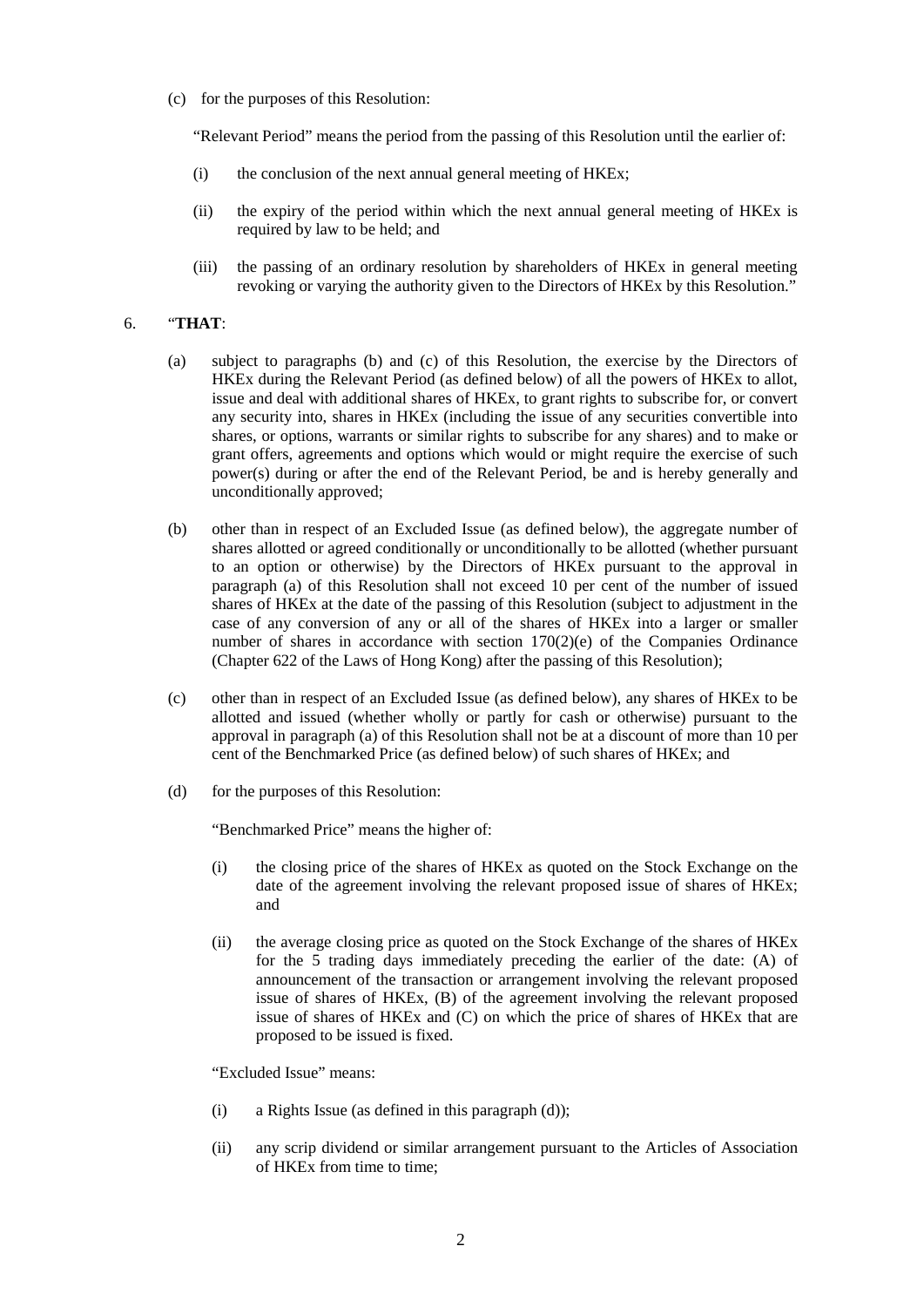- (iii) the grant of options or rights to acquire shares in HKEx or an issue of shares in HKEx upon the exercise of options or rights granted under any option scheme or similar arrangement for the time being adopted and approved by shareholders of HKEx; or
- (iv) the exercise of rights of subscription or conversion under the terms of any options, warrants or similar rights granted by HKEx or any securities which are convertible into shares of HKEx.

"Relevant Period" means the period from the passing of this Resolution until the earlier of:

- (i) the conclusion of the next annual general meeting of HKEx;
- (ii) the expiry of the period within which the next annual general meeting of HKEx is required by law to be held; and
- (iii) the passing of an ordinary resolution by shareholders of HKEx in general meeting revoking or varying the authority given to the Directors of HKEx by this Resolution.

"Rights Issue" means an offer of shares of HKEx or an issue of options, warrants or other securities giving the right to subscribe for shares of HKEx, open for a period fixed by the Directors of HKEx to holders of shares of HKEx on the register of members on a fixed record date in proportion to their then holdings of such shares of HKEx (subject to such exclusions or other arrangements as the Directors of HKEx may deem necessary or expedient in relation to fractional entitlements or having regard to any restrictions or obligations under the laws of, or the requirements of any recognised regulatory body or any stock exchange in, any territory outside Hong Kong)."

- 7(a). "**THAT** until shareholders of HKEx in general meeting otherwise determine, remuneration of HK\$2,100,000 be payable to the Chairman of HKEx for the period from the conclusion of each annual general meeting of HKEx to the conclusion of the annual general meeting of HKEx to be held in the immediately following year, provided that such remuneration be payable in proportion to the period of service if the Chairman has not served the entire period."
- 7(b). "**THAT** until shareholders of HKEx in general meeting otherwise determine, in addition to the attendance fee of HK\$3,000 per meeting, remuneration of HK\$200,000 and HK\$120,000 respectively be payable to the chairman and each of the other members of the Audit Committee of HKEx, and HK\$180,000 and HK\$120,000 respectively be payable to the chairman and each of the other members in respect of each committee that such person is the chairman or member (excluding executive Director, if any) of the Executive Committee, Investment Advisory Committee, Remuneration Committee and Risk Committee of HKEx for the period from the conclusion of each annual general meeting of HKEx to the conclusion of the annual general meeting of HKEx to be held in the immediately following year, provided that such remuneration be payable in proportion to the period of service if a committee member has not served the entire period."

## By Order of the Board **HONG KONG EXCHANGES AND CLEARING LIMITED Joseph Mau** Company Secretary

Hong Kong, 25 March 2015

Notes:

(1) An eligible shareholder is entitled to appoint one or more proxies to attend, speak and vote in his/her stead at the above meeting (or at any adjournment of it) provided that each proxy is appointed to represent the respective number of shares held by the shareholder as specified in the relevant proxy form. The proxy does not need to be a shareholder of HKEx.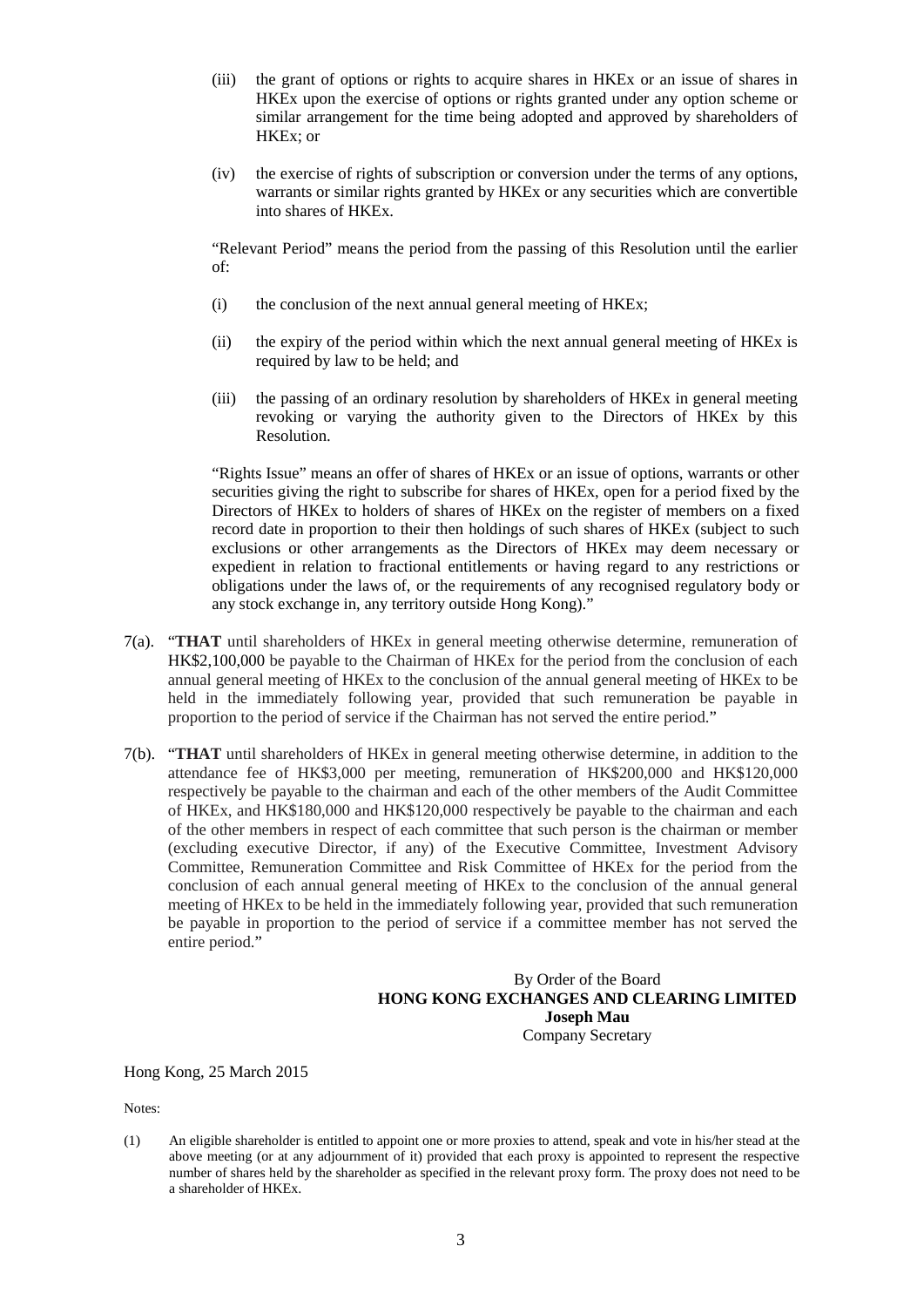- (2) Where there are joint registered holders of any shares, any one of such persons may vote at the above meeting (or at any adjournment of it), either personally or by proxy, in respect of such shares as if he/she were solely entitled thereto but the vote of the senior holder who tenders a vote, whether in person or by proxy, will be accepted to the exclusion of the vote(s) of the other joint holders and, for this purpose, seniority shall be determined by the order in which the names stand in the register of members of HKEx in respect of the relevant joint holding.
- (3) In order to be valid, the completed proxy form, together with the power of attorney or other authority (if any) under which it is signed or a certified copy of that power of attorney or authority (such certification to be made by either a notary public or a solicitor qualified to practice in Hong Kong), must be received by HKEx's registrar, Hong Kong Registrars Limited, at 17M Floor, Hopewell Centre, 183 Queen's Road East, Wanchai, Hong Kong at least 48 hours before the time appointed for holding the above meeting or adjourned meeting (as the case may be).
- (4) For the purposes of determining shareholders' eligibility to attend, speak and vote at the above meeting, and entitlement to the final dividend, the register of members of HKEx will be closed as set out below:
	- (i) For determining eligibility to attend, speak and vote at the above meeting:

|      | Latest time to lodge transfer documents for<br>registration with HKE <sub>x</sub> 's registrar | At 4:30 pm on Friday, 24 April 2015             |
|------|------------------------------------------------------------------------------------------------|-------------------------------------------------|
|      | Closure of register of members                                                                 | Monday, 27 April 2015 to                        |
|      |                                                                                                | Wednesday, 29 April 2015 (both dates inclusive) |
|      | Record date                                                                                    | Wednesday, 29 April 2015                        |
|      |                                                                                                |                                                 |
| (ii) | For determining entitlement to the final dividend:                                             |                                                 |
|      | Latest time to lodge transfer documents for                                                    | At 4:30 pm on Tuesday, $5$ May 2015             |
|      | registration with HKE <sub>x</sub> 's registrar                                                |                                                 |
|      | Closure of register of members                                                                 | Wednesday, 6 May 2015 to                        |
|      |                                                                                                | Thursday, 7 May 2015 (both dates inclusive)     |
|      | Record date                                                                                    | Thursday, 7 May 2015                            |

During the above closure periods, no transfer of shares will be registered. To be eligible to attend, speak and vote at the above meeting, and to qualify for the final dividend, all properly completed transfer forms accompanied by the relevant share certificates must be lodged for registration with HKEx's registrar, Hong Kong Registrars Limited, at Shops 1712-1716, 17th Floor, Hopewell Centre, 183 Queen's Road East, Wanchai, Hong Kong no later than the aforementioned latest time.

- (5) There will be 3 vacancies on the Board to be filled at the above meeting following the retirement of Mr T C Chan, Dr Fred Hu and Mr John Williamson. If a shareholder wishes to nominate a person to stand for election as a Director, (i) his/her notice of intention to propose a resolution at the above meeting; and (ii) a notice executed by the nominated candidate of his/her willingness to be appointed together with (A) that candidate's information as required to be disclosed under Rule 13.51(2) of the Rules Governing the Listing of Securities on The Stock Exchange of Hong Kong Limited ("Listing Rules"), and (B) the candidate's written consent to the publication of his/her personal data, have to be validly served **no later than Wednesday, 1 April 2015** on the Company Secretary at 12th Floor, One International Finance Centre, 1 Harbour View Street, Central, Hong Kong. Further details are set out in Appendix I to the circular dated 25 March 2015.
- (6) As a good corporate governance practice, all Non-executive Directors who are shareholders of HKEx will abstain from voting at the above meeting on Resolutions 7(a) and 7(b) concerning the adjustment of the Nonexecutive Directors' remuneration.
- (7) Pursuant to Rule 13.39(4) of the Listing Rules, all resolutions set out in this Notice will be decided by poll at the above meeting.
- (8) The registration for attending the above meeting will start at 3:30 pm on 29 April 2015.
- (9) The Chinese translation of this notice is for reference only, and in case of any inconsistency, the English version shall prevail.
- (10) If a Typhoon Signal No. 8 or above is hoisted or a Black Rainstorm Warning Signal is in force at or at any time after 12:00 noon on the date of the meeting, the meeting will be postponed or adjourned. HKEx will post an announcement on the HKEx website [\(www.hkex.com.hk\)](http://www.hkex.com.hk/) and HKExnews website [\(www.hkexnews.hk\)](http://www.hkexnews.hk/) to notify shareholders of the date, time and place of the rescheduled meeting.

The meeting will be held as scheduled when an Amber or a Red Rainstorm Warning Signal is in force. Shareholders should decide on their own whether they would attend the meeting under bad weather condition bearing in mind their own situations.